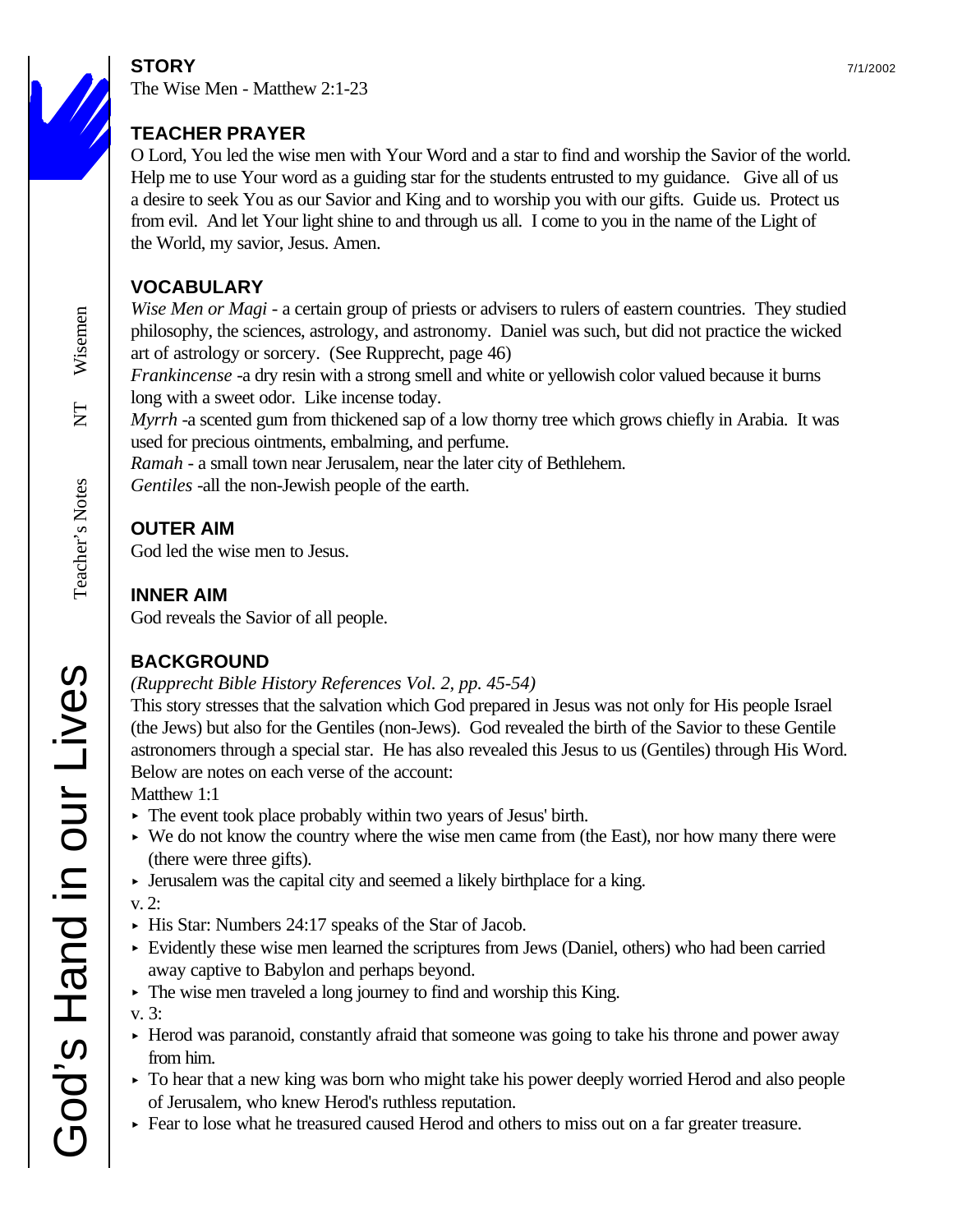v. 4 :

< Herod, "The Great," did not know the scriptures well enough to know the answer and had to ask his advisers about the scriptures.

vs. 5-6:

- < Herod's advisers searched the scriptures and found the answer.
- $\triangleright$  Micah 5:2(-5) names the birthplace of the Ruler King who would shepherd the wayward flock of Israel.

 $v$  7 $\cdot$ 

< In private he questioned the wise men from the east to learn important details

v. 8:

< Herod's words sounded good, but we find his heart plotted evil. So Herod in his selfishness misses a great opportunity to find salvation.

v. 9:

- < The wise men heard the information and continued their search, but God still led them so they wouldn't make a mistake.
- < Many have fruitlessly speculated about the star.
- $\triangleright$  What was it and how could it lead them to the very house where the Christ Child lived?
- < God's miracles, always used with good purpose, humble us before His greatness.

v. 10:

 $\triangleright$  They were exceedingly joyful that God was leading them to their goal.

v. 11:

- $\triangleright$  God led them right to their goal.
- < Notice that Jesus and family were now living in a house.
- < The wise men were not too proud to fall down in humble worship before God, giving Him their hearts and their precious gifts.
- < Gold would immediately prove useful to Mary and Joseph as they served the Lord by traveling to Egypt.
- $\triangleright$  The frankincense and myrrh also were expensive materials that could be sold, if not used.
- $\triangleright$  Note Isaiah's prophesy of these gifts (60:6).
- Many have seen symbolism in these gifts: frankincense of pure faith and prayers ascending to heaven, myrrh to be used to bury Jesus after His crucifixion, and gold for the exalted king.

v. 12:

< God again guided the wise men who willingly obeyed and served God as He protected Jesus from Herod.

v. 13:

- < Jesus needed further protection.
- < God also instructed Joseph through a dream to flee to Egypt because Herod, blinded by sin, would seek to destroy the innocent child.

v. 14:

< Without questioning the need for the long journey, Joseph immediately left in secret for the safety of Egypt.

v. 15:

 $\triangleright$  Details, yet God announced them over 500 years before through Hosea 11:1 that all might know their Savior when He was revealed. v. 16: although Herod tried to deceive the wise men and God, Herod got angry when the tables were turned.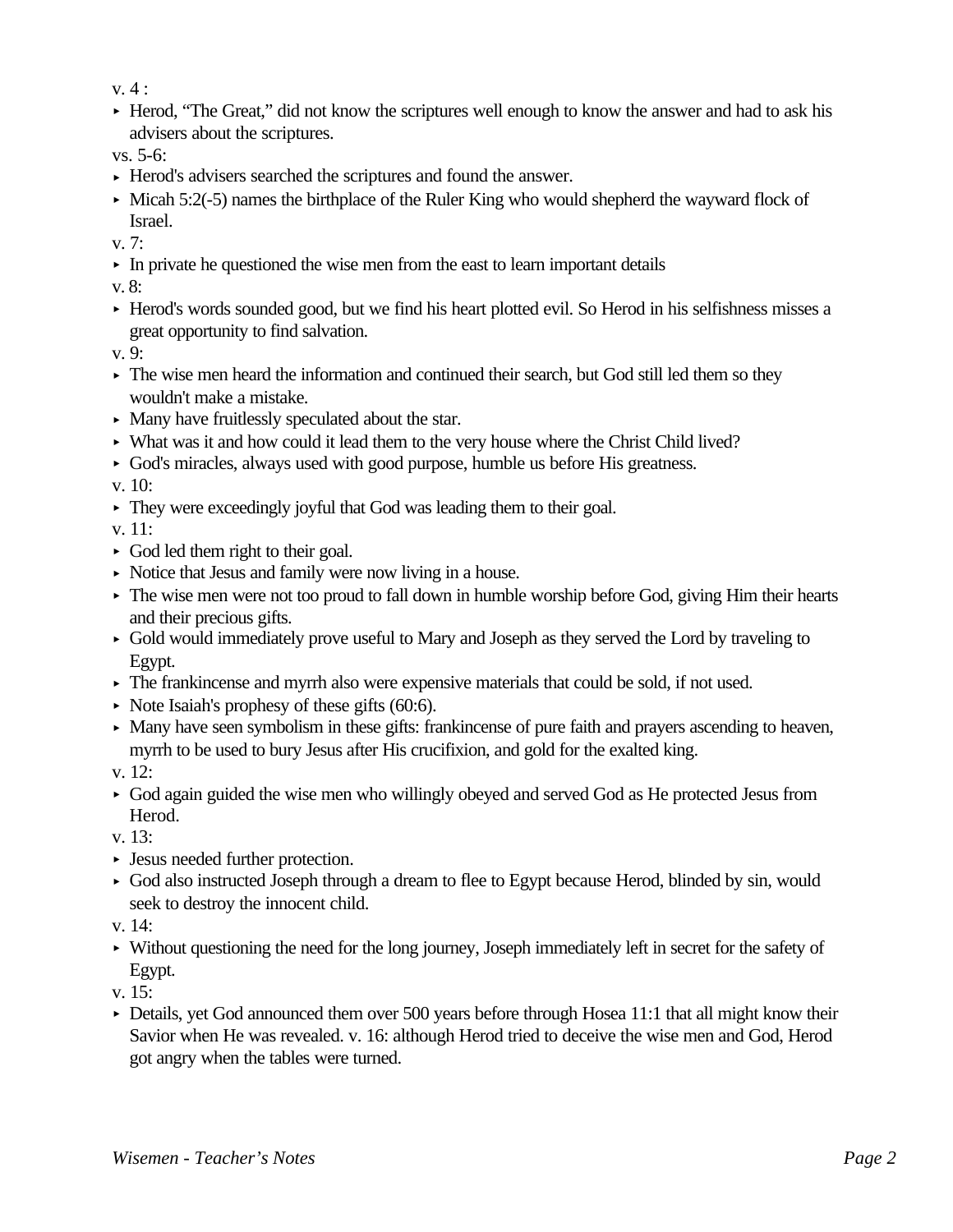< Misusing the information of the wise men, Herod's horrible, evil anger was thorough as he destroyed all the children two years or younger, not only in Bethlehem but all the surrounding areas as well.

vs. 17-18

- < Although God knew about the evil that would come He did not cause it.
- $\blacktriangleright$  His messenger, Jeremiah (31:15) warned of the great misery caused by the crime.
- < Rachel, one of Jacob's wives, died at the site of Bethlehem giving birth to Benjamin.

vs. 19-20

- < Herod died, (despite his attempts to remain on the throne) and God called for His Son through a dream to Joseph.
- The one who ordered the "search to destroy mission" against Jesus was dead, so the whole family could return to Israel.

v. 21:

< Again, Joseph obediently traveled at God's instruction to God's goal.

v. 22:

- < Archelaus, Herod's son, was just as wicked and dangerous as his father.
- ► So God directed the family to the safety of Galilee.

v. 23:

- < And yet God's plans were not thwarted by the schemes of men, rather they were fulfilled despite the wicked people of the world.
- $\triangleright$  This prophecy is more subtle and not actually a direct quotation.
- "The name Nazareth is derived from a Hebrew word meaning a branch or tender offshoot. Thus the Messiah is called in Isaiah 11:1" (Rupprecht. p.54)

# **STUDENT PRAYER**

O Lord, You used a star and Your Word to lead the wise men to worship before Jesus. You made known that Your Son is the Savior for all peoples. We thank and praise you for leading us also by Your Word to worship our Savior Jesus. Continue to enable Your Word to lead people to their Savior and to protect your Church from the attacks of all evil. Bless each of us with joyous, generous hearts, willing to give our gifts for Your work in the world. In the name of the Light of the World, our Savior Jesus, we pray. Amen

### **PRESENTATION**

How could people from a far country find the house where the Child Jesus was so that they could worship Him? God helped lead them, not only with a star, but with His Word, so they went right to Jesus.

{Some illustrations of the events might help present it (e.g the throne room of the wicked king Herod whom God continually thwarted; The wise men traveling far to then bow with their gifts before the Lord Jesus; The parents of Jesus carrying Him to and from Egypt.). God's hand is seen throughout, guiding the wise men to Jesus and protecting Jesus from Herod.}

Briefly review previous story as time allows. Make links to the new story when possible. Tell the story: Teachers, be encouraged to tell the story in your own words while remaining faithful to the scriptural account. When scripture records the story in more than one place, you may want to harmonize the accounts (including extra details found in each account.) Let the students know where they can find the additional details in the Bible.